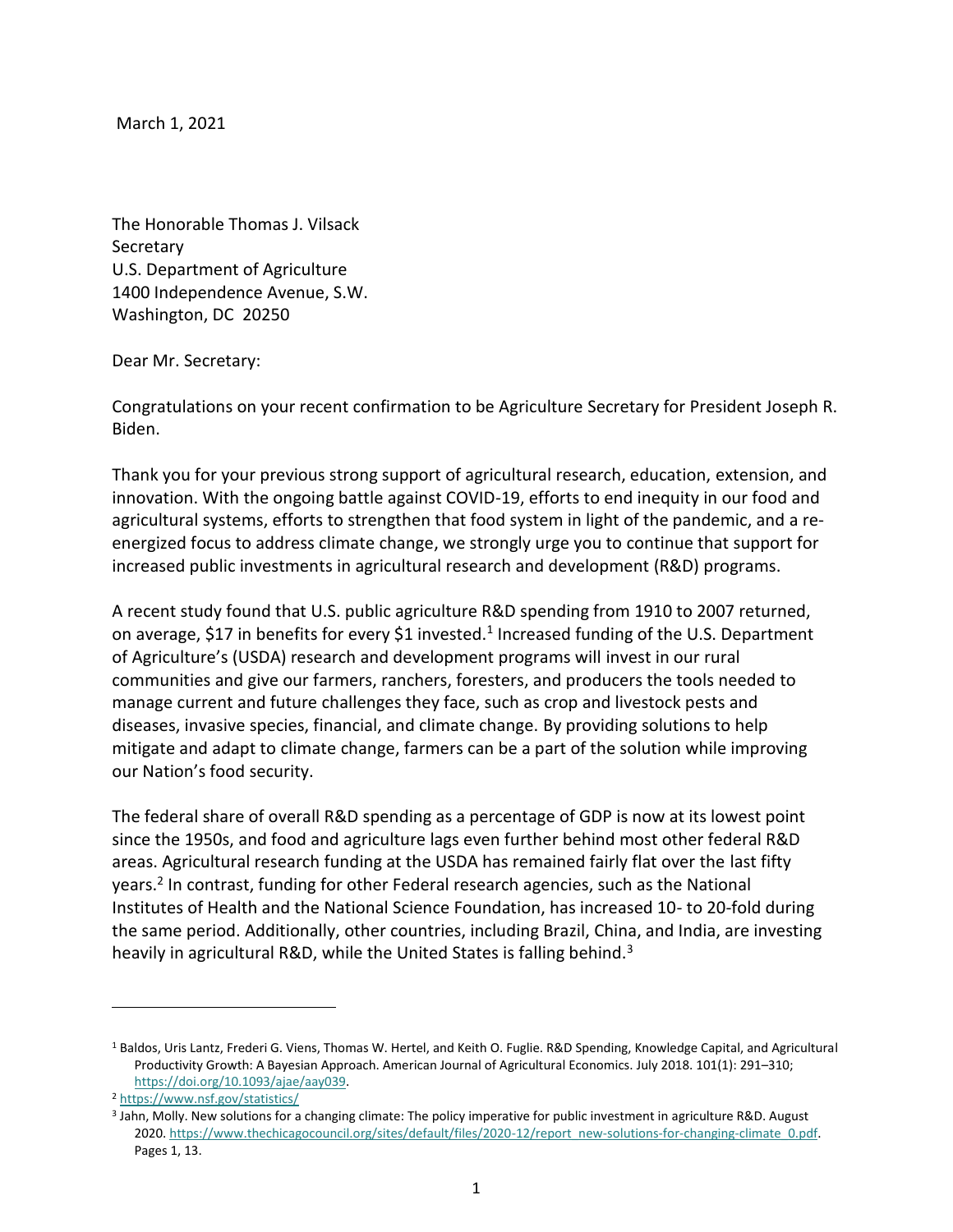Recently, the American Association for the Advancement of Science (AAAS) released an analysis of the impact of the Budget Control Act on R&D funding. They concluded that the overall rate of R&D growth from 1978-2008 was 5.7%, before the Budget Control Act was signed into law.<sup>4</sup> The White House Office of Management and Budget's historical data shows that R&D programs at the USDA had an overall funding growth rate of 3.5% over the same time period.<sup>5</sup> AAAS concludes that the "cumulative "lost" federal funding may amount to \$96 billion for basic and applied research, and \$240 billion for total R&D. In other words, if R&D agencies had simply grown at their historical pace, the (annual) R&D budget would today be about \$33 billion or 20% larger."<sup>6</sup>

Increased investment in research, education, extension, and economics programs is a crucial step for the United States to reclaim our global lead in food and agricultural science while meeting the country's nutritional needs and rising to its climate challenges. We strongly support a balanced portfolio that includes both extramural and intramural research, competitive and capacity funding, extension and outreach, and statistics and economics.

While each of our organizations may have a particular research priority, we join together in this urgent call to substantially increase public investment in food and agricultural research and scientific innovation.

Thank you for your time and consideration. We look forward to working with you to advance science and innovation.

Sincerely,

Academy of Nutrition and Dietetics Agricultural & Applied Economics Association Agricultural Retailers Association Alabama Farmers Federation American Association for the Advancement of Science American Association of Mycobacterial Diseases American Dairy Science Association American Farm Bureau Federation American Feed Industry Association American Institute of Biological Sciences American Mushroom Institute American Phytopathological Society American Pulse Association American Seed Trade Association American Society for Horticultural Science American Society for Microbiology

<sup>4</sup> <https://www.aaas.org/news/budget-control-act-may-have-cost-over-200-billion-federal-rd>

<sup>5</sup> <https://www.whitehouse.gov/omb/historical-tables/>

<sup>6</sup> <https://www.aaas.org/news/budget-control-act-may-have-cost-over-200-billion-federal-rd>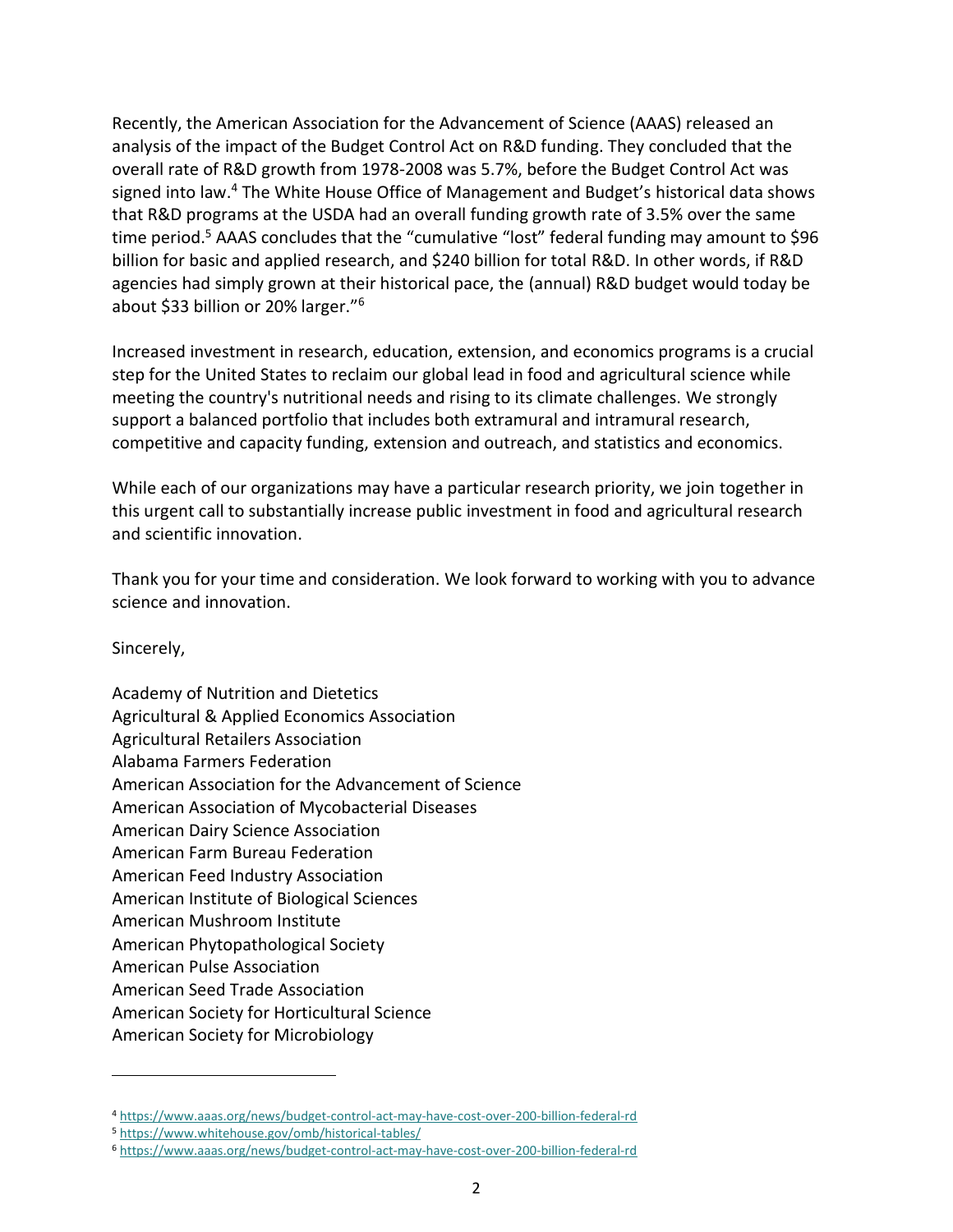American Society for Nutrition American Society of Agricultural and Biological Engineers American Society of Agronomy American Society of Animal Science American Society of Plant Biologists American Soybean Association American Veterinary Medical Association Aquatic Plant Management Society Arizona Farm Bureau Federation Associated Oregon Hazelnut Industries Association of 1890 Research Directors Association of American Veterinary Medical Colleges Association of Public and Land-grant Universities Board on Agriculture Assembly Association of Public and Land-grant Universities Board on Agriculture Assembly Experiment Station Section Biotechnology Innovation Organization California Farm Bureau Federation Charles Valentine Riley Memorial Foundation Colorado Farm Bureau Colorado State University Consumer Federation of America Corn Refiners Association Cornell University College of Agriculture and Life Sciences Council for Agricultural Science and Technology Crop Science Society of America Delaware Farm Bureau Ecological Society of America Entomological Society of America Fair Food Network Farm Journal Foundation FASS Federation of American Societies for Experimental Biology Florida International University Georgia Farm Bureau Hawaii Farm Bureau Federation Illinois Farm Bureau Indiana Farm Bureau Institute of Food Technologists Iowa State University IR-4 Project Kansas State University Kentucky Farm Bureau Louisiana Farm Bureau Federation Louisiana State University Agricultural Center Maine Farm Bureau Association Massachusetts Farm Bureau Federation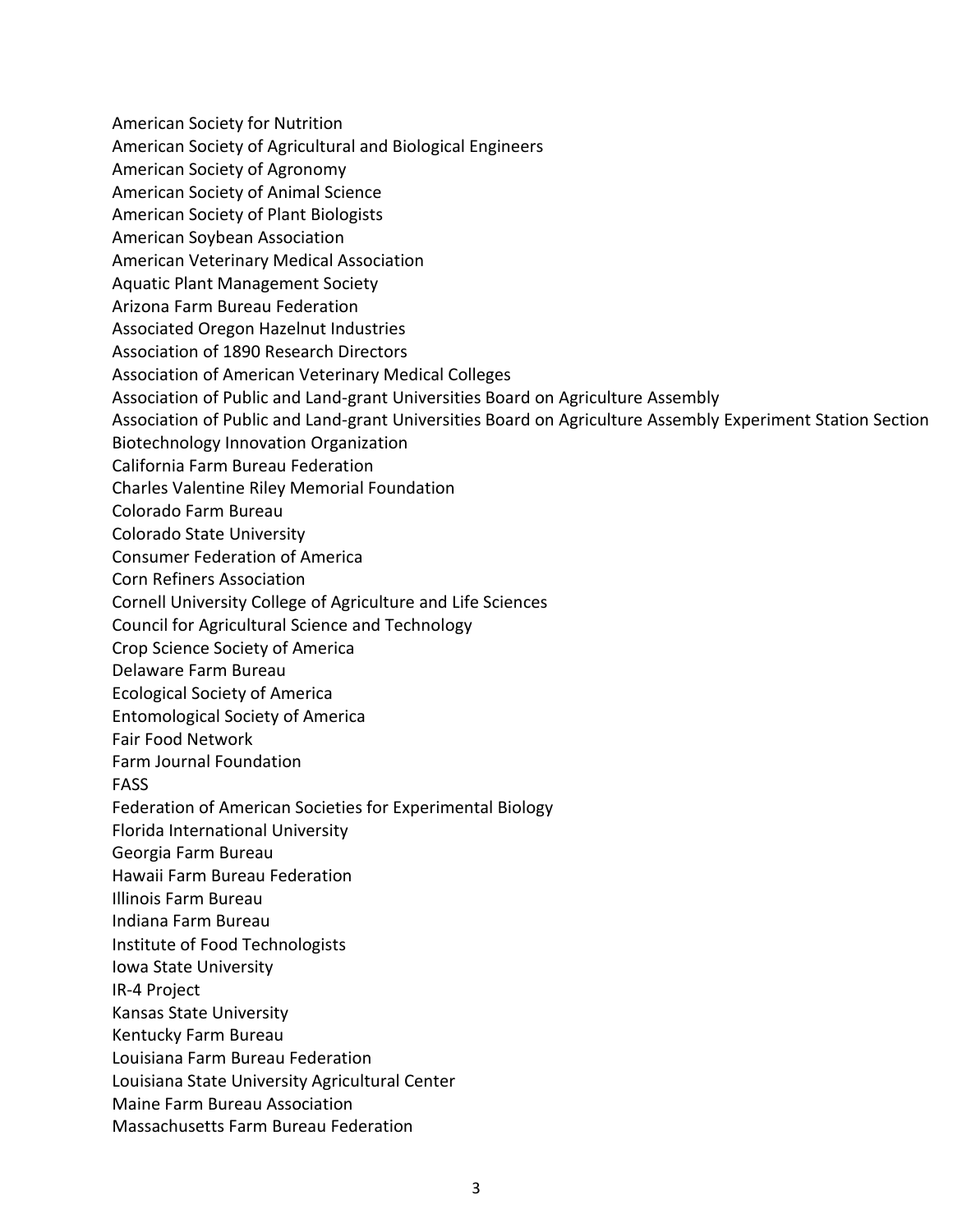- Michigan Farm Bureau
- Michigan State University, College of Agriculture and Natural Resources
- Mid Atlantic Soybean Association
- Missouri Farm Bureau
- Mycobacterial Diseases of Animals Multistate Initiative
- National Association for the Advancement of Animal Science
- National Association of State Departments of Agriculture
- National Association of Wheat Growers
- National Barley Growers Association
- National Cattlemen's Beef Association
- National Center for Appropriate Technology
- National Coalition for Food & Agricultural Research
- National Corn Growers Association
- National Farmers Union
- National Grange
- National Milk Producers Federation
- National Pork Producers Council
- National Sunflower Association
- National Sustainable Agriculture Coalition
- NC State University
- New Hampshire Farm Bureau Federation
- New Jersey Farm Bureau
- New Mexico Farm & Livestock Bureau
- New York Farm Bureau
- North American Meat Institute
- North Carolina Farm Bureau
- North Central Regional Association of Agricultural Experiment Station Directors
- North Central Weed Science Society
- Northeastern Regional Association of State Agricultural Experiment Station Directors
- Northeastern Weed Science Society
- Oklahoma Farm Bureau
- Oregon Association of Nurseries
- Oregon Cattlemen's Association
- Oregon Dairy Farmers Association
- Oregon Farm Bureau
- Oregon State University College of Agricultural Sciences
- Organic Farming Research Foundation
- Penn State University
- Pennsylvania Farm Bureau
- Produce Marketing Association
- Rochester Institute of Technology
- Rural & Agriculture Council of America
- Rutgers, The State University of New Jersey
- Society for Range Management
- Soil Science Society of America